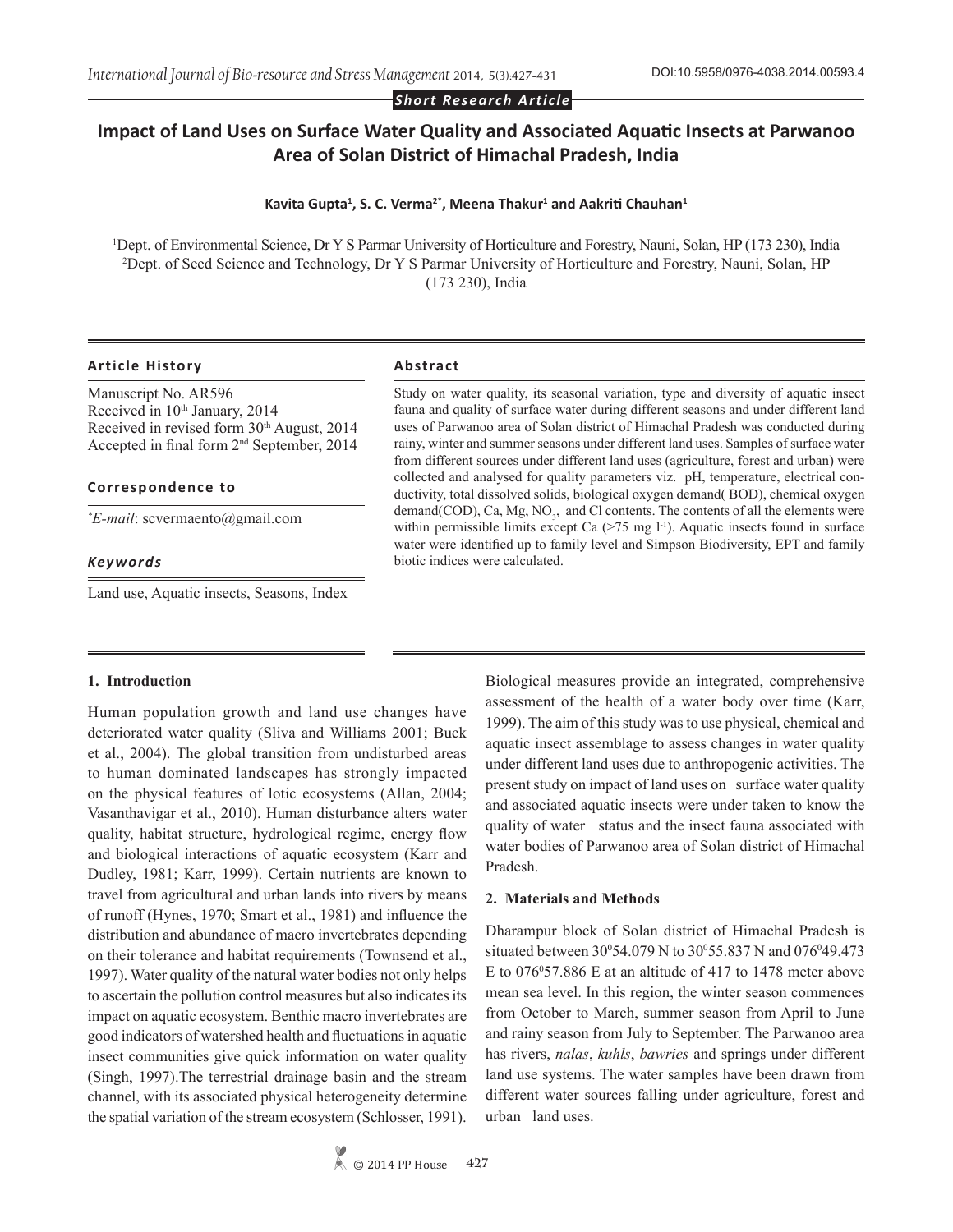#### *2.1. Collection, preparation of water samples and analysis*

Water **s**amples **(**One litre) from different sources under different land uses (agriculture, forest and urban) were taken in transparent plastic bottles during summer, winter and rainy seasons and stored in the refrigerator at 4<sup>o</sup>C for further analysis. Each sample was replicated thrice.

#### *2.2. Water quality analysis*

The water samples were analyzed for Physical, Chemical and Biological Parameters: pH was analyzed by EUTECH instrument pH-510 in laboratory, EC was measured with microprocessor based conductivity or TDS meter in the laboratory. TDS (Total Dissolved Solids) was measured by the instrument microprocessor based conductivity or TDS meter. Temperature was recorded with laboratory thermometer. Biological oxygen demand (BOD) with BOD-System Oxidirect. Chemical oxygen demand (COD) was determined with TR320 Spectroquant. Magnesium (Mg) was determined by Magnesium cell test. Calcium (Ca), Chloride (Cl) and Nitrate  $(NO<sub>3</sub>)$  estimation was done photometrically by using Spectroquant pharo 300 of Merck made.

## *2.3. Collection, preservation and clearing of aquatic insect specimens*

The collection of insect samples from different sources under different land uses were done as per method described by Subramanian and Sivaramakrishnan (2007) and preparation of slides in Hoyer's medium was done according to the method of Baker and Wharton (1952). All the aquatic insects found in surface water were identified up to family level by using the keys of Brues et al. (1954) and Dudgeon (2000).

 Simpson's diversity index (D), Biotic index and EPT index was calculated by using the formula of Kirsch (1999), Mandaville (1999) and NCDEHNR (1997), respectively.

Data were subjected to two-way ANOVA test with the land use and seasons as factors as per the formula of Cochran and Cox (1964).

### **3. Results and Discussion**

 It is evident from Table 1 that the highest pH (8.29) of surface water was in summer season and while it was higher in urban land use (7.97). The maximum pH during summer season may be due to decreased volume of water by evaporation and minimum in winter season may be due to short day length and decrease in evaporation rate. Sharma and Capoor (2010) also reported similar results. The EC of surface water under urban land use was 0.61 dS m<sup>-1</sup>. Higher values of conductivity under urban land use may be due to increase in pollution load by addition of nutrients, agricultural runoff, industrial effluents, and organic matter in water. The present findings are in confirmation with the findings of Sharpley and Menzel (1987) who reported that the conductance of water increases under urban land use which might be due to addition of nutrients from soaps and detergents of the bathing places.

Temperature of surface water was higher under urban (22.67<sup>o</sup>C) and lower under forest land use (20.38<sup>°</sup>C). In summer season temperature was higher  $(29.13^{\circ}C)$  as compared to winter  $(12.02\degree C)$  and rainy season. The lower water temperature recorded during winter season may be due to dry spell as well as scarce rainfall, cold weather and low atmospheric temperature. Higher temperature during summer season may be due to longer photoperiod, bright sunshine, dry wind and other weather conditions. The present findings are in confirmation with the findings of Welch (1952) who reported that the water temperature was higher during summer season and relatively lower in rainy and winter seasons. The total dissolved solid (TDS) (379.56 mg  $l^{-1}$ ) recorded during rainy season was statistically at par with summer season  $(243.33 \text{ mg } l^{-1})$ . Total dissolved solids was higher  $(360.78 \text{ mg l}^{-1})$  in urban land use

Table 1: Physico-chemical properties of surface water of Parwanoo area under different land uses and seasons

| Season                     | Land uses             |          |        |        |                |  |
|----------------------------|-----------------------|----------|--------|--------|----------------|--|
|                            | Agri-                 | Forestry | Urban  | Mean   | CD             |  |
|                            | culture               |          |        |        | $(p=0.05)$     |  |
|                            | Temperature $(^{0}C)$ |          |        |        |                |  |
| Rainy                      | 24.00                 | 23.17    | 25.00  | 24.06  | -              |  |
| Winter                     | 12.03                 | 11.67    | 12.37  | 12.02  |                |  |
| Summer                     | 30.47                 | 26.30    | 30.63  | 29.13  |                |  |
| Mean                       | 22.17                 | 20.38    | 22.67  | 21.74  |                |  |
|                            |                       |          | pH     |        |                |  |
| Rainy                      | 7.76                  | 7.60     | 7.81   | 7.72   | $L = NS$       |  |
| Winter                     | 7.62                  | 7.57     | 7.64   | 7.61   | $S = 0.34$     |  |
| Summer                     | 8.26                  | 8.15     | 8.46   | 8.29   | L X            |  |
| Mean                       | 7.88                  | 7.77     | 7.97   | 7.87   | $S=NS$         |  |
| $EC$ (dS m <sup>-1</sup> ) |                       |          |        |        |                |  |
| Rainy                      | 0.38                  | 0.35     | 0.66   | 0.46   | $L=0.10$       |  |
| Winter                     | 0.29                  | 0.25     | 0.44   | 0.32   | $S=0.10$       |  |
| Summer                     | 0.44                  | 0.35     | 0.72   | 0.50   | L <sub>x</sub> |  |
| Mean                       | 0.37                  | 0.31     | 0.61   | 0.43   | $S=NS$         |  |
| TDS $(mg l^{-1})$          |                       |          |        |        |                |  |
| Rainy                      | 406.33                | 217.33   | 515.00 | 379.56 | $L = NS$       |  |
| Winter                     | 138.33                | 111.67   | 256.67 | 168.89 | $S=166.11$     |  |
| Summer                     | 234.00                | 185.33   | 310.67 | 243.33 | L <sub>x</sub> |  |
| Mean                       | 259.56                | 171.44   | 360.78 | 263.93 | $S=NS$         |  |
| $NO_3$ (mg $l^{-1}$ )      |                       |          |        |        |                |  |
| Rainy                      | 3.43                  | 1.20     | 1.93   | 2.19   | $L=0.79$       |  |
| Winter                     | 1.20                  | 0.43     | 0.80   | 0.81   | $S=0.79$       |  |
| Summer                     | 1.83                  | 0.85     | 1.58   | 1.42   | L <sub>x</sub> |  |
| Mean                       | 2.15                  | 0.83     | 1.44   | 1.47   | $S=NS$         |  |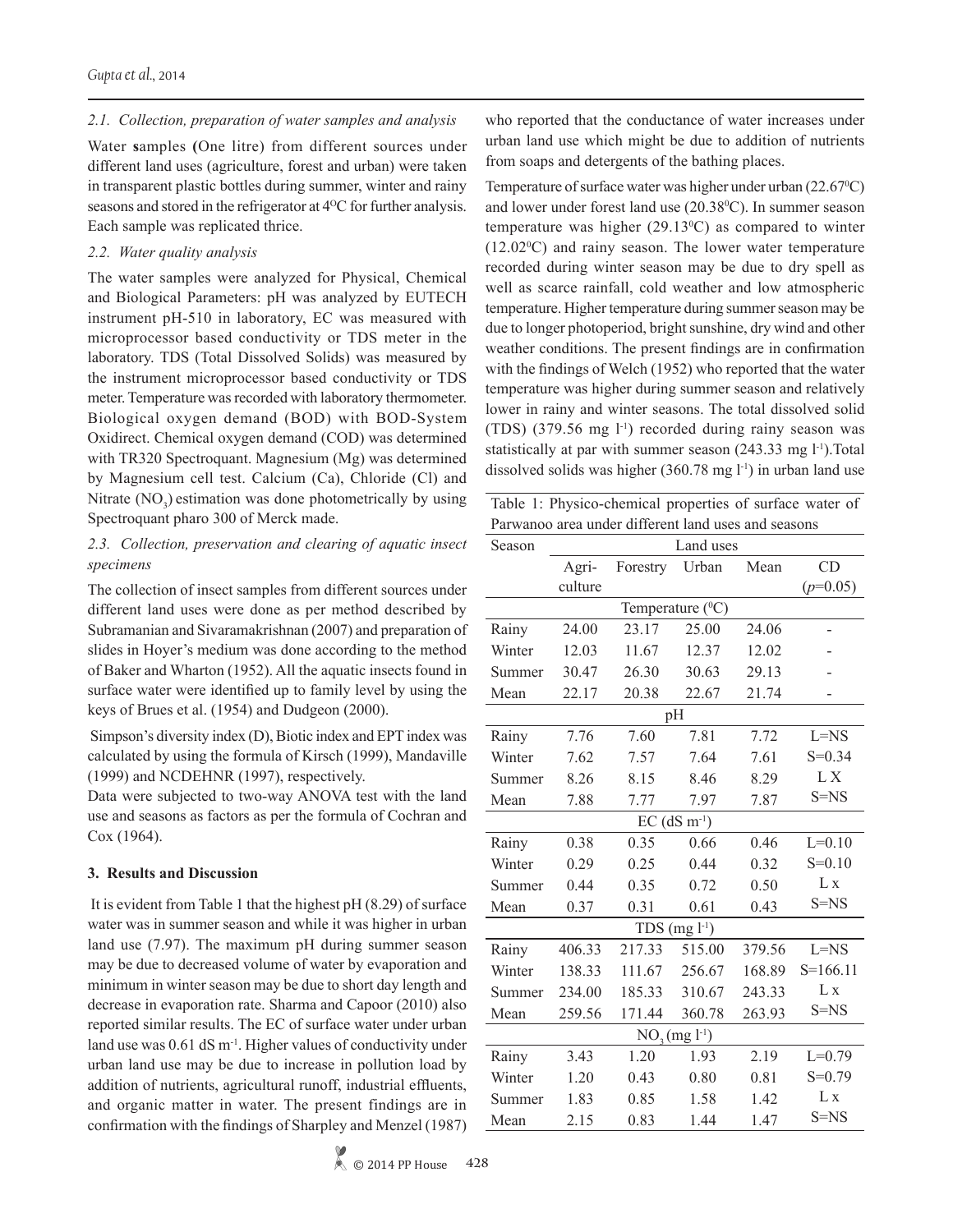as compared to agriculture and forest land use which may be due to urban runoff. This pattern of fluctuations in TDS is in conformity with those of Shaikh and Mandre (2009) who reported maximum TDS in rainy season which may be due to addition of solids from surface run off. Maximum nitrate  $(NO<sub>3</sub>)$  content (2.15 mg l<sup>-1</sup>) of surface water recorded under agriculture land use and minimum under forest land use (0.83 mg l<sup>-1</sup>). Maximum NO<sub>3</sub> (2.19mg l<sup>-1</sup>) of surface water was during rainy season and minimum during winter season (0.81 mg l<sup>-1</sup>). The increased nitrate value in agriculture land use may be due to runoff, land drainage and input of fertilizers from adjacent agricultural fields and oxidation of ammonia. The leachate of crop nutrients and nitrate fertilizers from agricultural lands may be responsible for higher content of  $NO<sub>3</sub>$  under agriculture land use. These results corroborate the findings of Simeonov et al. (2003).

Biological oxygen demand (BOD) of surface water of urban land use was 3.17 mg l<sup>-1</sup> which was lowest under forest land use  $(1.70 \text{ mg } l^{-1})$  while BOD of surface water recorded during rainy season was  $3.44 \text{ mg}$  l<sup>-1</sup> which differed statistically from summer season (2.68 mg l<sup>-1</sup>) and winter season (1.08 mg l<sup>-1</sup>) as indicated in Table 2 Similar to present findings Prasanna and Ranjan (2010) also reported decrease in BOD during winter season which may be due to higher solubility of oxygen at lower temperature. The maximum chemical oxygen demand  $(COD)$  (15.29 mg  $1<sup>-1</sup>$ ) of surface water was recorded under urban land use as compared to agriculture  $(12.02 \text{ mg } l^{-1})$  and forest land use  $(9.10 \text{ mg l}^{-1})$ . Maximum COD  $(13.60 \text{ mg l}^{-1})$  of surface water recorded during rainy season was followed by summer season (12.10 mg l<sup>-1</sup>) and winter season (10.62 mg l<sup>-1</sup>). Similarly, Kaushik and Saksena (1999) reported heavy load of organic , inorganic pollution that require more oxygen to oxidize under increased thermal conditions. The calcium (Ca) content varied between 108.00 to 61.98 mg l-1 with maximum under urban  $(108 \text{ mg } l^{-1})$  and minimum in forest land use  $(61.68 \text{ mg l}^{-1})$ . Calcium content was maximum during summer  $(89.56mg l^{-1})$  and minimum during rainy season  $(74.83mg l^{-1})$ . The calcium is one of the most abundant substances of natural water being present in high quantities in the rocks. The present findings are in confirmation with the finding of Hackley et al. (1996) who also recorded that landfill leachates were enriched in  $Ca^{2+}$ ,  $Mg^{2+}$ ,  $Na^{+}$ , Cl and other anions and cations.

Magnesium (Mg) content in surface water differed nonsignificantly under different land uses during different seasons. Chloride content  $(32.40 \text{ mg } 1^{-1})$  of surface water of urban and agriculture land use  $(30.11 \text{ mg l}^{-1})$  were at par with each other and differed from forest land use  $(21.04 \text{ mg } l^{-1})$ . Chloride content  $(32.36 \text{ mg } l^{\text{-}1})$  of surface water during summer season differed statistically from rest of seasons. The higher content of chlorides under urban land use may be due to city sewage and domestic waste, man and animals excreta which contain higher quantity of chloride. The lowest values in rainy season can be attributed due to the increase dilution by rain water. The results corroborate the findings of Reddy et al. (2009).

A total number of 118 individuals m-2 of aquatic insects under 6 families and 5 orders were recorded (Table 3). Out of which 39 individuals  $m<sup>2</sup>$  of aquatic insects was under agriculture land use. Maximum number  $(6 \text{ individuals of } m^2 \text{ each})$ Batidae: Ephemeroptera and Hydropsychidae: Trichoptera) of aquatic insects were found during winter season, followed by Cordullidae (4 individuals) of Odonata and Leuctridae (3 individuals m-2) of Plecoptera while during rainy and winter season only one individual of family Gerridae of Hemiptera was observed. Maximum number (48 individuals m<sup>-2</sup>) of aquatic insects were recorded under forest land use. Highest number  $(8 \text{ individuals } m^2)$  of aquatic insects of Hydropsychidae family of Trichoptera followed by Baetidae of Ephemeroptera, Leuctridae of Plecoptera (both 6 individuals

Table 2: Chemical properties of surface water of Parwanoo area under different land uses and seasons

| Season              | Land uses            |       |                      |       |                |  |
|---------------------|----------------------|-------|----------------------|-------|----------------|--|
|                     | Agri-                | For-  | Urban                | Mean  | CD             |  |
|                     | culture              | estry |                      |       | $(p=0.05)$     |  |
|                     | $BOD$ (mg $l^{-1}$ ) |       |                      |       |                |  |
| Rainy               | 3.33                 | 3.00  | 4.00                 | 3.44  | $L=0.73$       |  |
| Winter              | 1.00                 | 0.90  | 1.33                 | 1.08  | $S = 0.73$     |  |
| Summer              | 2.67                 | 1.20  | 4.17                 | 2.68  | LX             |  |
| Mean                | 2.33                 | 1.70  | 3.17                 | 2.40  | $S=NS$         |  |
|                     |                      |       | $COD$ (mg $l^{-1}$ ) |       |                |  |
| Rainy               | 13.67                | 9.73  | 17.40                | 13.60 | $L=1.00$       |  |
| Winter              | 10.67                | 8.20  | 13.00                | 10.62 | $S = 1.00$     |  |
| Summer              | 11.73                | 9.10  | 15.47                | 12.10 | LX             |  |
| Mean                | 12.02                | 9.01  | 15.29                | 12.11 | $S=NS$         |  |
| Ca $(mg l^{-1})$    |                      |       |                      |       |                |  |
| Rainy               | 65.17                | 63.27 | 96.07                | 74.83 | $L = 20.74$    |  |
| Winter              | 86.17                | 63.00 | 102.93               | 84.03 | $S=NS$         |  |
| Summer              | 84.00                | 59.67 | 125.00               | 89.56 | L x            |  |
| Mean                | 78.44                | 61.98 | 108.00               | 62.64 | $S=NS$         |  |
| $Mg$ (mg $l^{-1}$ ) |                      |       |                      |       |                |  |
| Rainy               | 6.60                 | 5.37  | 7.40                 | 6.46  | $L = NS$       |  |
| Winter              | 6.63                 | 5.63  | 6.70                 | 6.32  | $S=NS$         |  |
| Summer              | 13.33                | 8.27  | 13.67                | 11.76 | L <sub>x</sub> |  |
| Mean                | 8.86                 | 6.42  | 9.26                 | 11.12 | S=NS           |  |
| $Cl (mg l-1)$       |                      |       |                      |       |                |  |
| Rainy               | 22.33                | 18.00 | 28.20                | 22.84 | $L = 2.74$     |  |
| Winter              | 31.33                | 19.40 | 34.33                | 28.36 | $S = 2.74$     |  |
| Summer              | 33.67                | 25.73 | 37.67                | 32.36 | L <sub>x</sub> |  |
| Mean                | 29.11                | 21.04 | 33.40                | 27.85 | $S=NS$         |  |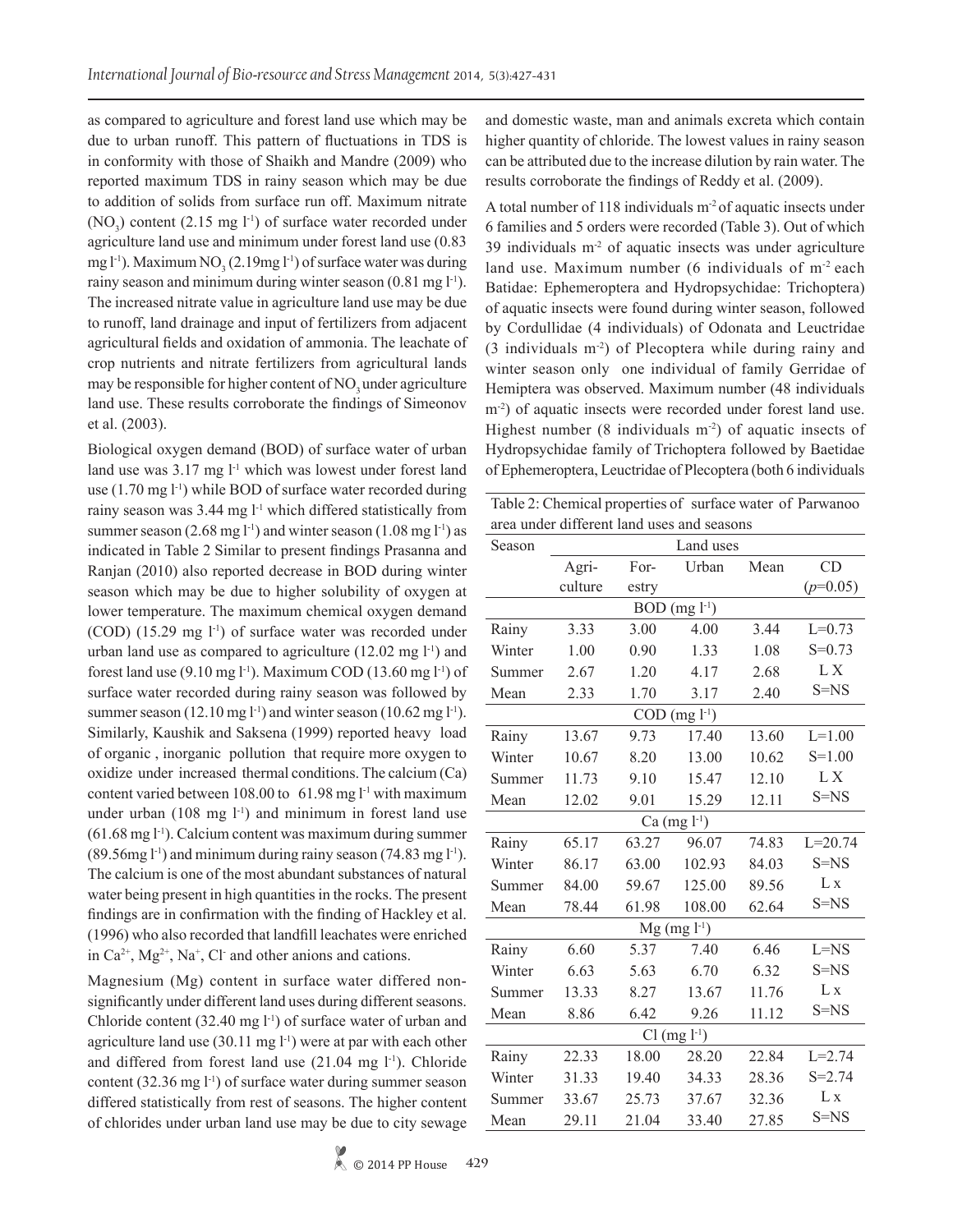| of surface water of Parwanoo area during different seasons |               |                |                |    |                  |     |  |
|------------------------------------------------------------|---------------|----------------|----------------|----|------------------|-----|--|
| А                                                          | B             | С              | D              | E  | F                | G   |  |
| Agri-                                                      | Trichoptera   | Hydropsychidae | $\overline{2}$ | 6  | 4                | 39  |  |
| culture                                                    |               |                |                |    |                  |     |  |
|                                                            | Odonata       | Cordullidae    | 0              | 4  | $\theta$         |     |  |
|                                                            | Ephemeroptera | <b>Batidae</b> | 2              | 6  | 4                |     |  |
|                                                            | Plecoptera    | Leuctridae     | 2              | 3  | 4                |     |  |
|                                                            | Hemiptera     | Gerridae       | 1              | 1  | $\overline{0}$   |     |  |
|                                                            |               | Notonectidae   | $\theta$       | 0  | $\boldsymbol{0}$ |     |  |
| Forest                                                     | Trichoptera   | Hydropsychidae | 3              | 8  | $\overline{2}$   | 48  |  |
|                                                            | Odonata       | Cordullidae    | 0              | 4  | 3                |     |  |
|                                                            | Ephemeroptera | <b>Batidae</b> | 3              | 6  | 5                |     |  |
|                                                            | Plecoptera    | Leuctridae     | 3              | 6  | 3                |     |  |
|                                                            | Hemiptera     | Gerridae       | $\theta$       | 1  | $\overline{0}$   |     |  |
|                                                            |               | Notonectidae   | $\theta$       | 1  | 0                |     |  |
| Urban                                                      | Trichoptera   | Hydropsychidae | 2              | 4  | 3                | 31  |  |
|                                                            | Odonata       | Cordullidae    | $\theta$       | 3  | $\overline{0}$   |     |  |
|                                                            | Ephemeroptera | <b>Batidae</b> | 3              | 4  | 3                |     |  |
|                                                            | Plecoptera    | Leuctridae     | 1              | 3  | 3                |     |  |
|                                                            | Hemiptera     | Gerridae       | $\theta$       | 1  | $\overline{0}$   |     |  |
|                                                            |               | Notonectidae   | $\theta$       | 1  | $\overline{0}$   |     |  |
|                                                            |               | Total          | 22             | 62 | 34               | 118 |  |

Table 3: Effect of land uses on diversity of aquatic insects m-2 of surface water of Parwanoo area during different seasons

A: Land Use; B: Order; C: Family; D: Rainy; E: Winter; F: Summer; G: Total

m<sup>-2</sup>), Cordullidae (4 ind.ividuals m<sup>-2</sup>) of Odanata and Gerridae and Notonectidae of Hemiptera (both 1 individuals m-2) were recorded during winter season. The lowest number (31 individuals m-2) of aquatic insects were recorded under urban land use. Maximum number (4 individuals) of aquatic insects of Hydropsychidae of Trichoptera and Batidae (4 individuals m-2) of Ephemeroptera followed by Leuctridae (3 individuals m-2) of Plecoptera, Cordullidae (3 individuals m-2) of Odanata , Gerridae and Notonectidae (both 1 individual m<sup>-2</sup>) of Hemiptera were recorded under urban land use during winter season. The low number of individuals under urban land use may be due to the discharge of industrial effluents and anthropogenic activities like addition of domestic wastes, sewage and industrial discharge which may lead to reduction in species. Similar results were reported by Wahizatul et al. (2006). Foreman et al. (2008) reported that the human activities add nitrogen and phosphorus to the water, which lead to algal blooms and low dissolved oxygen in slow-moving streams which caused reduction in aquatic insects.

During winter season 62 individuals  $m<sup>2</sup>$  of aquatic insects were recorded followed by summer season (34 individuals m-2) and rainy season (22 individuals  $m<sup>2</sup>$ ). Similar to present findings Sharma et al. (2008) also reported highest number of aquatic insects during winter season. Data contained in Table 4 reveal

| Table 4: Aquatic insect diversity Index |                           |             |  |  |  |
|-----------------------------------------|---------------------------|-------------|--|--|--|
| Sl. No.                                 | Name of Index             | Index value |  |  |  |
|                                         | Simpson's Diversity Index | 0.90        |  |  |  |
| 2.                                      | EPT index                 | 32.67       |  |  |  |
|                                         | Family biotic index       | 2.49        |  |  |  |

that the Simpson's Diversity Index (D), EPT index and family biotic index was 0.90, 32.67 and 2.49, respectively. Simpson's Diversity Index indicated high diversity of aquatic insects in surface water. The EPT index as well as family biotic index was within rating limits. The present findings support the findings of Armitage et al. (1983) who reported the biological indices provided better information about the environmental conditions under which they lived than a consideration of the individual taxa alone.

### **4. Conclusion**

All the quality parameters and contents of nitrate and chloride except Ca in surface water under different land uses were within permissible limits. Simpson diversity index indicated high diversity of aquatic insects in surface water. The EPT as well as family biotic indices were within permissible rating limits.

### **5. Acknowledgement**

Authors are thankful to the Professor and Head, Department of Environmental Science for providing necessary facilities for conducting the research work.

# **6. Further Research**

There is a need to conduct further research on prediction of water pollution under different land uses, effect of climate change on water resources and accumulation of heavy metals in aquatic insects in mountainous streams of Himachal Pradesh.

# **7. References**

- Allan, J.D., 2004. Landscapes and riverscapes: the influence of land use on stream ecosystems. Annual Review of Ecology and Evolution Systematic 35, 257-284.
- Armitage, P.D., Moss, D., Wright, J.F., Furse, M.T., 1983. The performance of a new biological water quality score system based on macroinvertebrates over a wide range of unpolluted running-water sites. Water Research 17, 333-347.
- Baker, E.W., Wharton, G.W., 1952. An introduction to Acarology. Macmillan Company, New York. 465.
- Brues, C.T, Melander, A.L, Carpenter, F.M., 1954. Classification of insects. Cambridge Mass, USA. 826.
- Buck, O., Niyogi, D.K., Townsend, C.R., 2004. Scale dependence of land use effects on water quality of streams